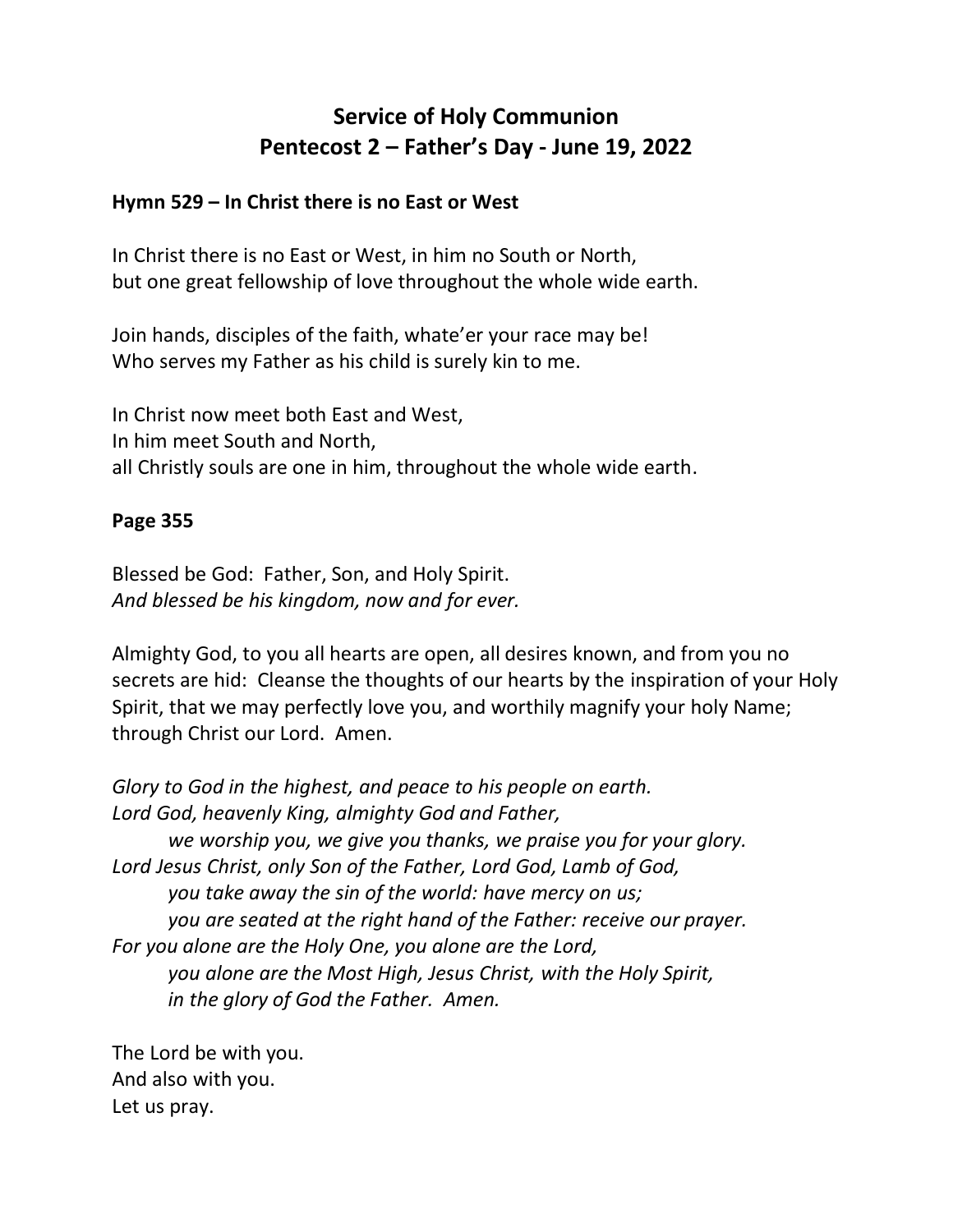## **Collect for Pentecost 2**

O Lord, make us have perpetual love and reverence for your holy Name, for you never fail to help and govern those whom you have set upon the sure foundation of your loving-kindness; through Jesus Christ our Lord, who lives and reigns with you and the Holy Spirit, one God, for ever and ever. *Amen*.

**First Reading – Isaiah 65:1-9**

**Psalm 22:18-27**

**Second Reading – Galatians 3:23-29**

# **Hymn 554 – Father, we thank thee who hast planted**

Father, we thank thee who hast planted thy holy Name within in our hearts. Knowledge and faith and life immortal Jesus thy Son to us imparts. Thou, Lord, didst make all for thy pleasure, and didst give us food for all our days, giving in Christ the Bread eternal; thine is the power, be thine the praise.

Watch o'er thy Church, O Lord, in mercy, save it from evil, guard it still, perfect it in thy love, unite it, cleansed and conformed unto thy will. As grain, once scattered on the hillsides, was in this broken bread made one, So from all lands thy Church be gathered into thy kingdom by thy Son.

#### **Gospel – Luke 8:26-39**

**Sermon**

**Nicene Creed – page 358**

*We believe in one God, the Father, the almighty, maker of heaven and earth, of all that is seen and unseen.*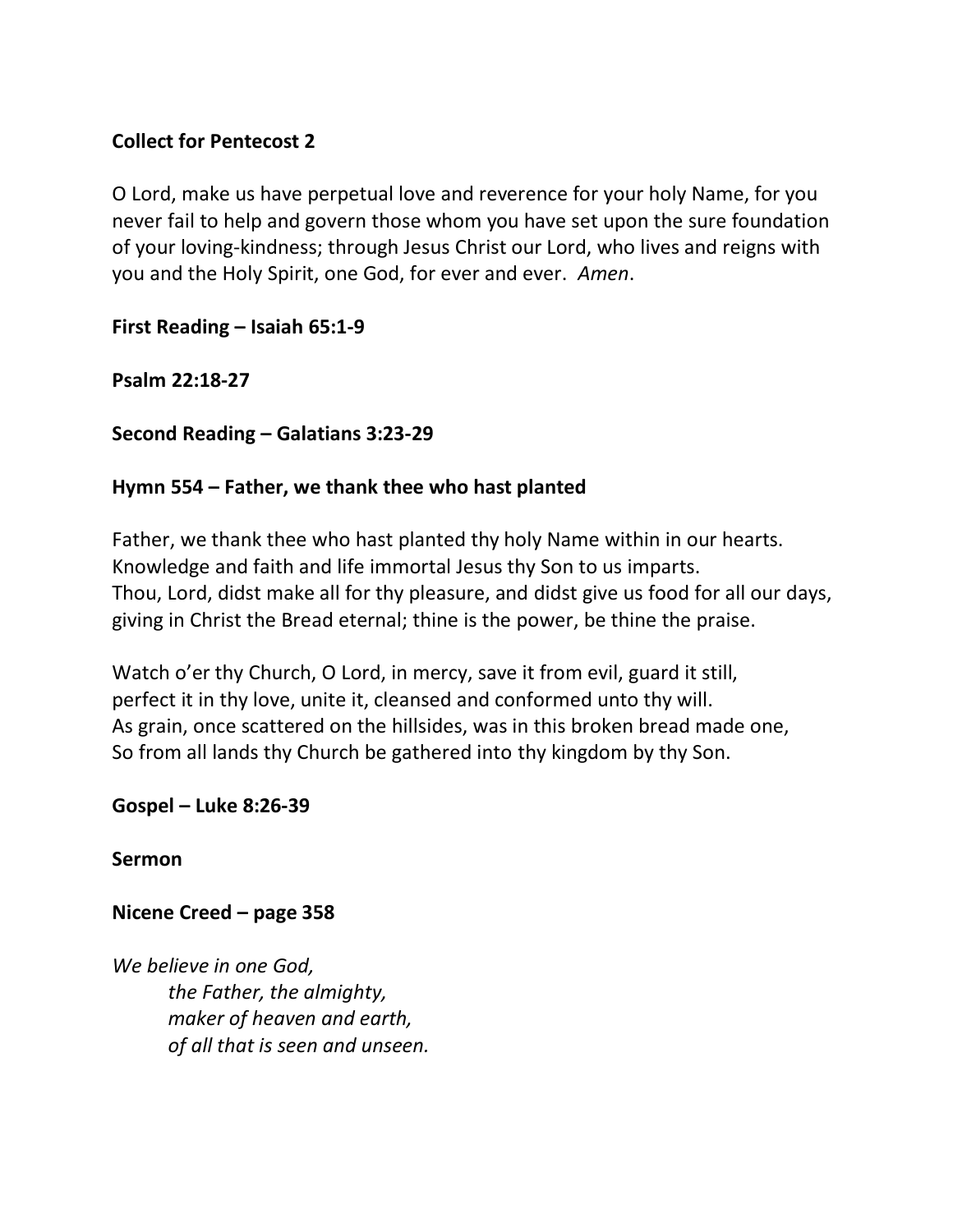*We believe in one Lord, Jesus Christ, the only Son of God, eternally begotten of the Father, God from God, Light from Light, true God from true God, begotten, not made, of one Being with the Father. Through him all things were made. For us and for our salvation he came down from heaven: by the power of the Holy Spirit he became incarnate from the Virgin Mary, and was made man. For our sake he was crucified under Pontius Pilate; he suffered death and was buried. On the third day he rose again In accordance with the Scriptures; he ascended into heaven and is seated at the right hand of the Father. He will come again in glory to judge the living and the dead, and his kingdom will have no end.*

*We believe in the Holy Spirit, the Lord, the giver of life, who proceeds from the Father and the Son. With the Father and the Son he is worshiped and glorified. He has spoken through the Prophets. We believe in one holy catholic and apostolic Church. We acknowledge one baptism for the forgiveness of sins. We look for the resurrection of the dead, and the life of the world to come. Amen.*

#### **Prayers of the People Form IV – page 388**

Let us pray for the Church and for the world.

Grant, Almighty God, that all who confess your Name may be united in your truth, live together in you love, and reveal your glory in the world.

Lord, in you mercy. *Hear our prayer.*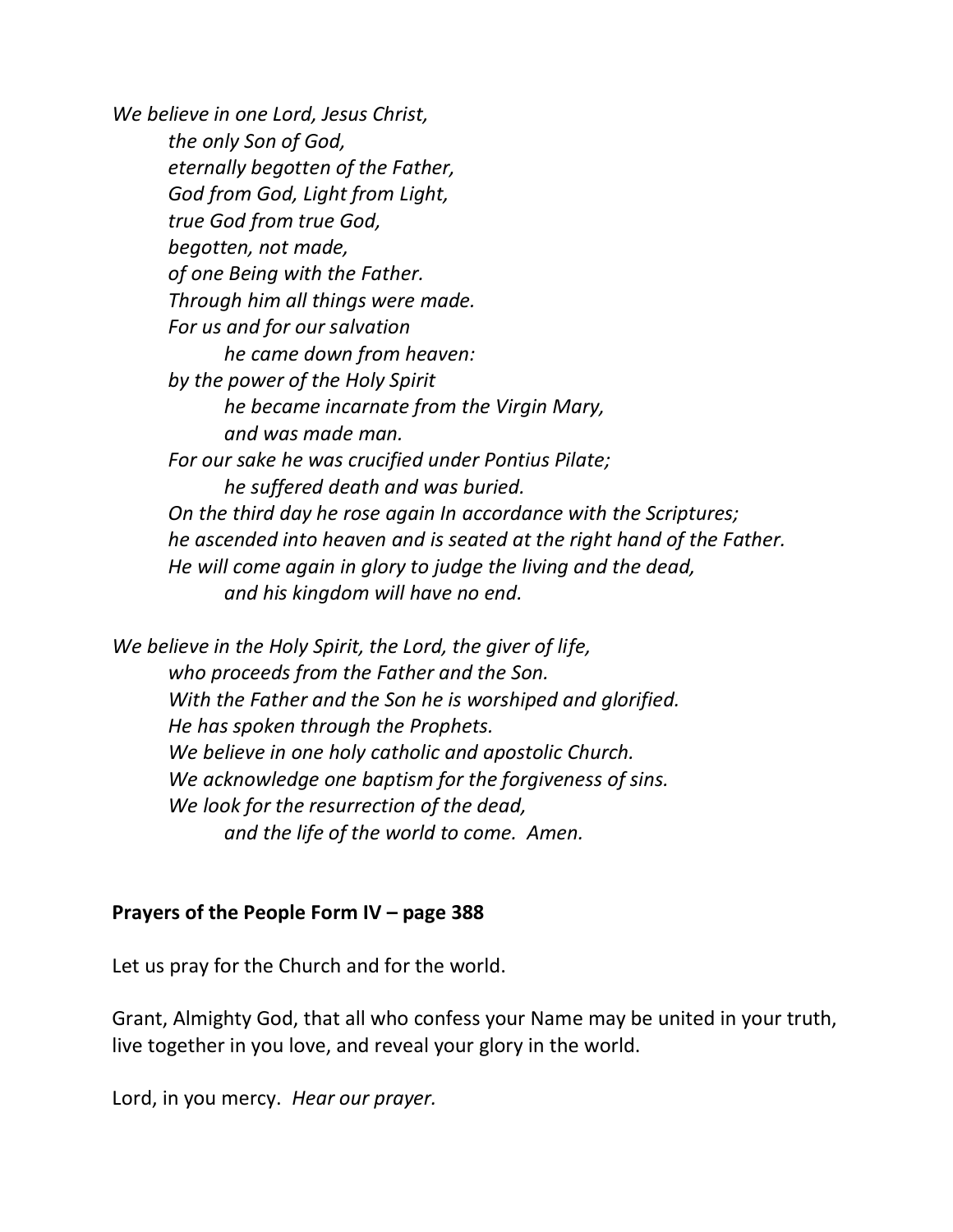Guide the people of this land, and of all the nations, in the ways of justice and peace; that we may honor one another and serve the common good.

Lord, in your mercy. *Hear our prayer*.

Give us all a reverence for the earth as your own creation, that we may use its resources rightly in the service of others and to your honor and glory.

Lord, in you mercy. *Hear our prayer*.

Bless all whose lives are closely linked with ours, and grant that we may serve Christ in them, and love one another as he loves us.

Lord, in your mercy. *Hear our prayer.*

Comfort and heal all those who suffer in body, mind, or spirit; give them courage and hope in their troubles, and bring them the joy of your salvation.

Lord, in your mercy*. Hear our prayer.*

We commend to your mercy all who have died, that your will for them may be fulfilled; and we pray that we may share with all your saints in your eternal kingdom.

Lord, in your mercy. *Hear our prayer.*

#### **Confession and Absolution – page 360**

Let us confess our sins against God and our neighbor.

*Most merciful God, we confess that we have sinned against you in thought, word, and deed, by what we have done, and by what we have left undone. We have not loved you with our whole heart; we have not loved our neighbors as ourselves.*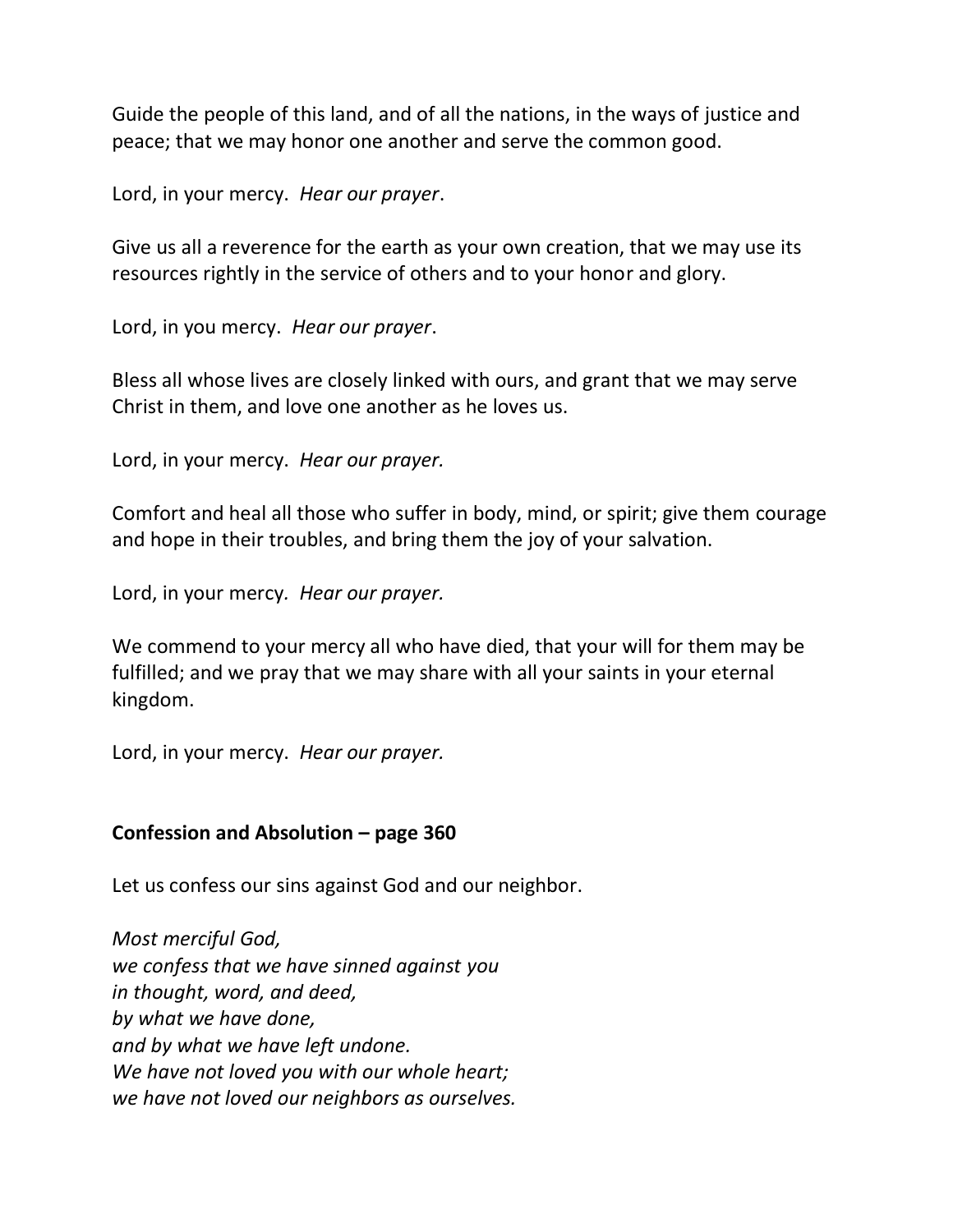*We are truly sorry and we humbly repent. For the sake of your Son Jesus Christ, have mercy on us and forgive us; that we may delight in your will, and walk in your ways, to the glory of your Name. Amen.*

Almighty God have mercy on you, forgive you all your sins through our Lord Jesus Christ, strengthen you in all goodness, and by the power of the Holy Spirit keep you in eternal life. *Amen*.

## **The Peace – page 360**

The peace of the Lord be always with you. *And also with you.*

#### **Announcements**

## **Eucharistic Prayer – page 361**

The Lord be with you. *And also with you.*

Lift up your hearts. *We lift them to the Lord.*

Let us give thanks to the Lord our God. *It is right to give him thanks and praise.*

It is right, and a good and joyful thing, always and everywhere to give thanks to you, Father Almighty, Creator of heaven and earth. Therefore we praise you, joining our voices with Angels and Archangels and with all the company of heaven, who for ever sing this hymn to proclaim the glory of your Name:

*Holy, holy, holy Lord, God of power and might, heaven and earth are full of your glory. Hosanna in the highest. Blessed is he who comes in the name of the Lord. Hosanna in the highest.*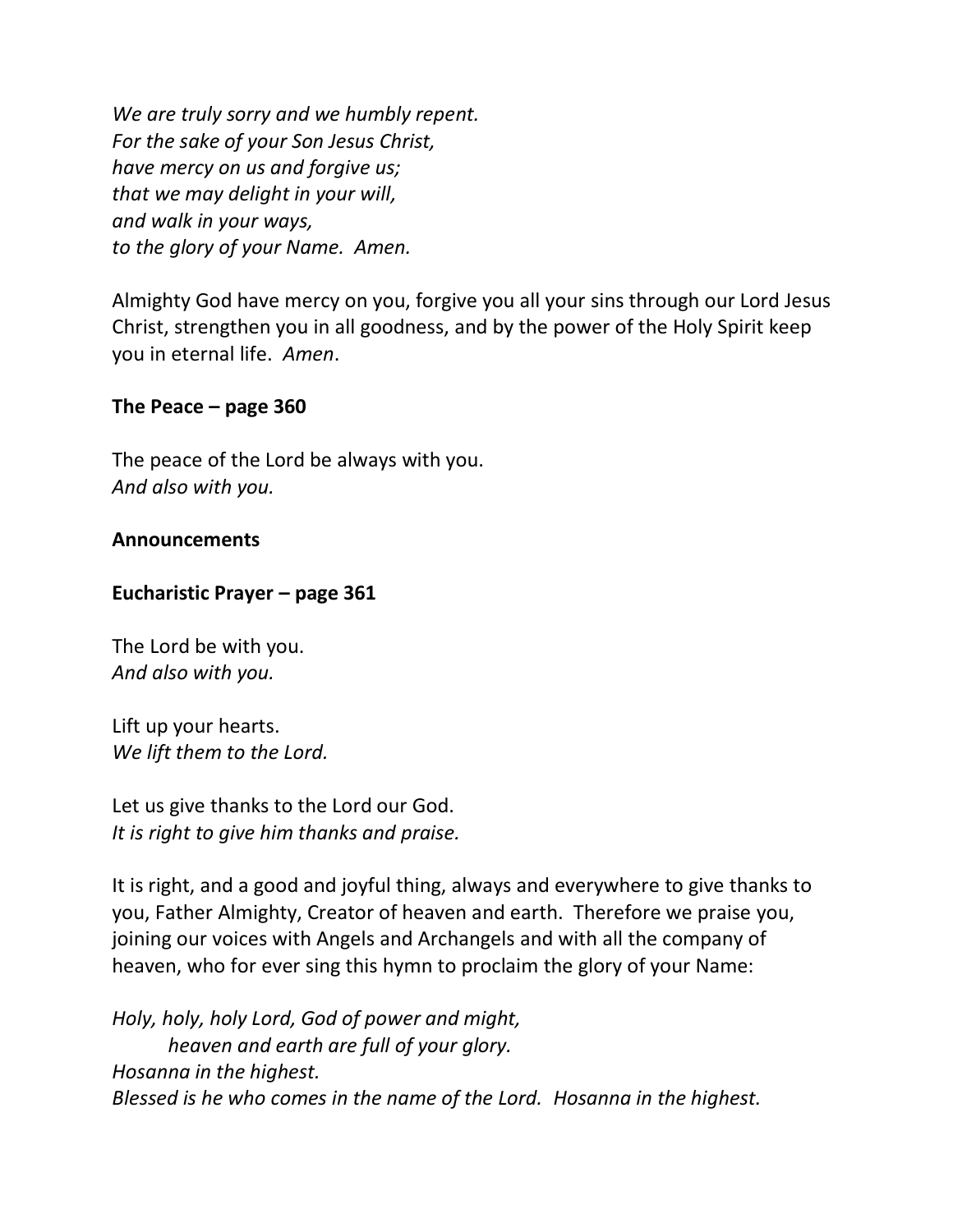Holy and gracious Father: In your infinite love you made us for yourself; and, when we had fallen into sin and become subject to evil and death, you, in your mercy, sent Jesus Christ, your only and eternal Son, to share our human nature, to live and die as one of us, to reconcile us to you, the God and Father of all.

He stretched out his arms upon the cross, and offered himself, in obedience to your will, a perfect sacrifice for the whole world.

On the night he was handed over to suffering and death, our Lord Jesus Christ took bread; and when he had given thanks to you, he broke it, and gave it to his disciples, and said, "Take, eat: this is my Body, which is given for you. Do this for the remembrance of me."

After supper he took the cup of wine; and when he had given thanks, he gave it to them, and said, "Drink this, all of you: this is my Blood of the new Covenant, which is shed for you and for many for the forgiveness of sins. Whenever you drink it, do this for the remembrance of me."

Therefore we proclaim the mystery of faith: *Christ has died. Christ is risen. Christ will come again.*

We celebrate the memorial of our redemption, O Father, in this sacrifice of praise and thanksgiving. Recalling his death, resurrection, and ascension, we offer you these gifts.

Sanctify them by your Holy Spirit to be for your people the Body and Blood of your Son, the holy food and drink of new and unending life in him. Sanctify us also that we may faithfully receive this holy Sacrament, and serve you in unity, constancy, and peace; and at the last day bring us with all your saints into the joy of your eternal kingdom.

All this we ask through your Son Jesus Christ. By him, and with him, and in him, in the unity of the Holy Spirit all honor and glory is yours, Almighty Father, now and for ever. *Amen*.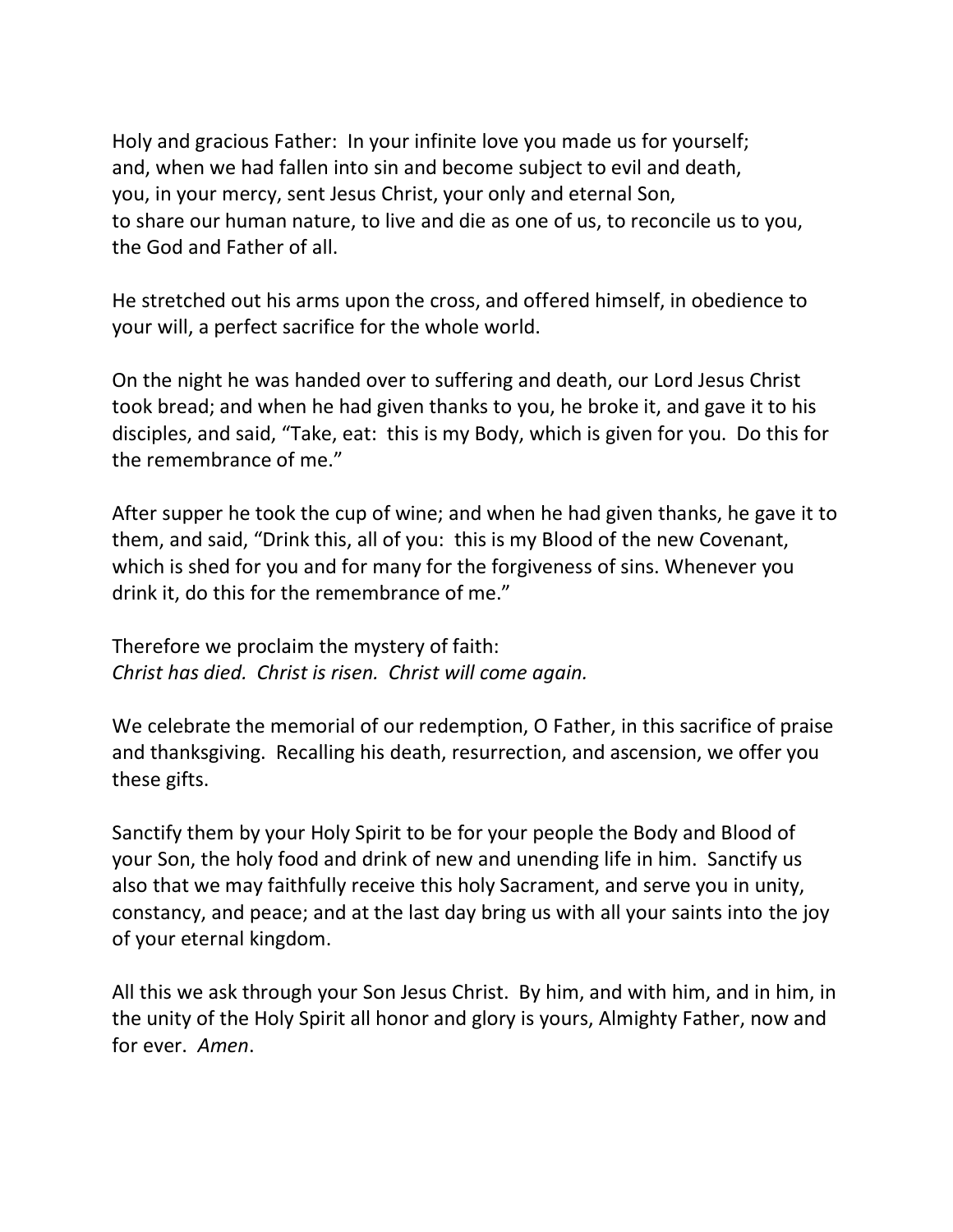## **Lord's Prayer**

And now, as our Savior Christ has taught us, we are bold to say,

*Our Father, who art in heaven, hallowed by thy Name, thy kingdom come, thy will be done, on earth as it is in heaven. Give us this day our daily bread. And forgive us our trespasses, as we forgive those who trespass against us. And lead us not into temptation, but deliver us from evil. For thine is the kingdom, and the power, and the glory, for ever and ever. Amen.*

## **Breaking of the Bread**

Alleluia. Christ our Passover is sacrificed for us. *Therefore let us keep the feast. Alleluia.*

The Gifts of God for the People of God. Take them in remembrance that Christ died for you, and feed on him in your hearts by faith, with thanksgiving.

#### **Communion**

#### **Post Communion Prayer**

*Eternal God, heavenly Father, you have graciously accepted us as living members of your Son our Savior Jesus Christ, and you have fed us with spiritual food in the Sacrament of his Body and Blood. Send us now into the world in peace, and grant us strength and courage to love and serve you with gladness and singleness of heart; through Christ our Lord. Amen.*

#### **Hymn 358 – Faith of our fathers!**

Faith of our fathers! living still in spite of dungeon, fire, and sword: O how our hearts beat high with joy, whene'er we hear that glorious word: Faith of our fathers, holy faith! We will be true to thee till death.

Faith of our fathers! faith and prayer shall win all nations unto thee; And through the truth that comes from God, mankind shall then indeed be free. Faith of our fathers, holy faith! We will be true to thee till death.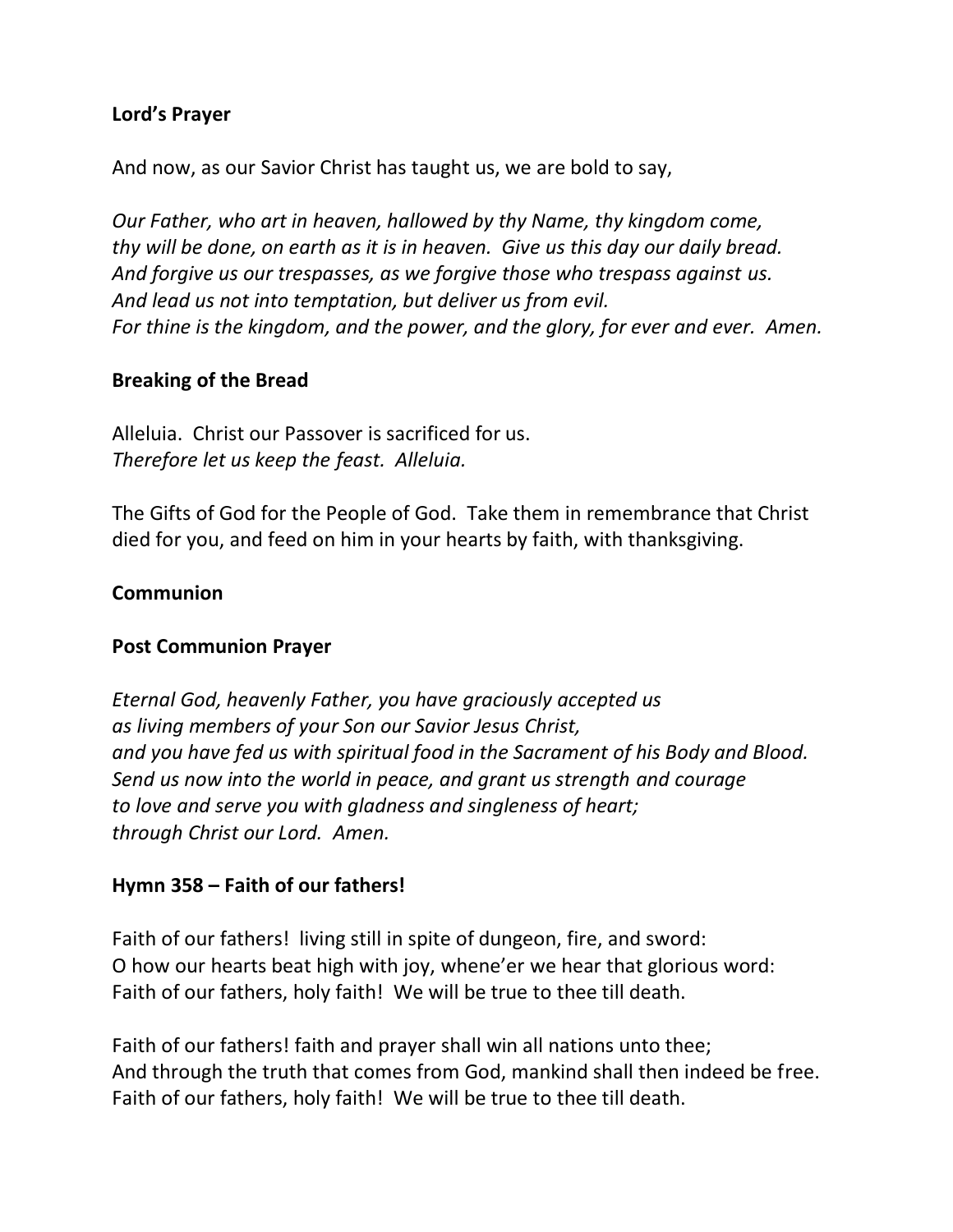Faith of our fathers! we will love both friend and foe in all our strife: and preach thee, too, as love knows how, by kindly words and virtuous life. Faith of our fathers, holy faith! We will be true to thee till death.

## **Dismissal**

Alleluia! Alleluia! Go in peace to love and serve the Lord. *Thanks be to God. Alleluia! Alleluia!*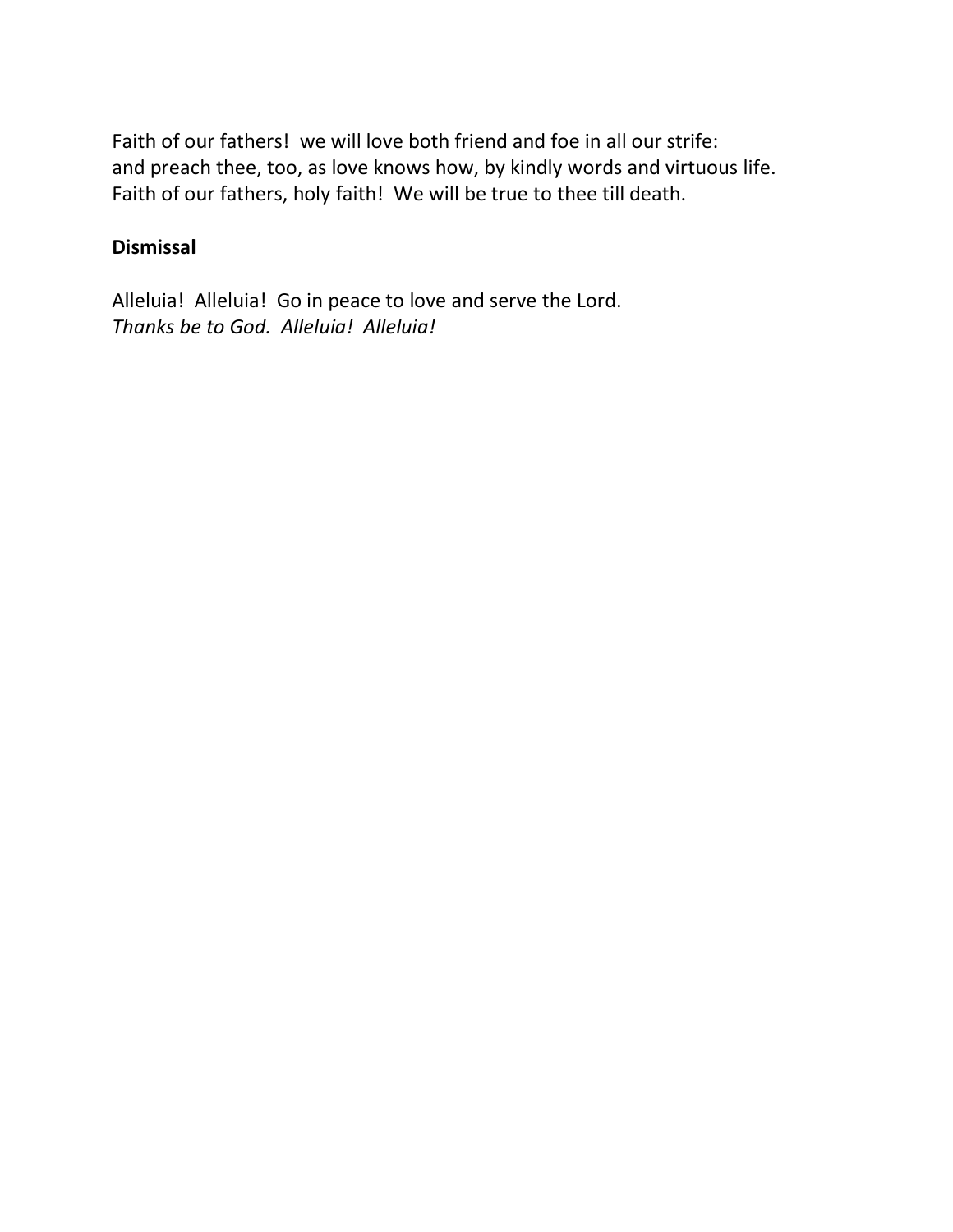# **Sermon for Pentecost 2 – June 19, 2022 – Father's Day**

The subject for today is the apostrophe. In Father's Day, does the apostrophe come between the r and the s, as in a single father and as displayed on our insert? Or does the apostrophe come after the s, as in recognition of all fathers, including The Father.

The answer for you and me in this place is "both .. and," not "either .. or." On this day, we certainly recognize all fathers, including step-fathers. But our focus today is on the Father from the Lord's Prayer, with application to all of us as parents and children.

So, back to the apostrophe. Whose day is it? It is the Father's. Capital F. The Creator. He owns today. He owns every day. He made this clear to the Hebrews, again and again. From today's Old Testament passage: "I – the Father – was ready to be sought out by those who did not ask, to be found by those who did not seek me. I said, 'Here I am, here I am," to a nation that did not call on my name."

God wants us to respond. God wants us to pray, "Our Father." As God has entered into a relationship with you and me, God wants you and me to enter into a relationship with him. What God wants is very clear. What is fuzzy is our response. It's as if we sometimes wonder whether the apostrophe is accurate. Is God the Creator? Does He merit the apostrophe? Or, have we invented God? Do we merit an apostrophe?

Rather bold of us, don't you think? Today's Psalm has a different, more traditional understanding. "You, Lord, are my strength; hasten to help me." God is in charge. It's not a matter of who has the apostrophe. God is The Apostrophe!

St. Paul in his letter to the Galatians underscores the fundamental relationship of God to you and me, through Christ. "And if you belong to Christ, then you are Abraham's offspring, heirs according to the promise." What is the promise? Back to Isaiah: "Here I am, here I am." God's presence, God's love, is "the promise." And it is not negotiable.

Essentially God says, "I am God, and, as God, as THE Apostrophe, I can do whatever I want. And what I want, what I choose to do, is embrace you with a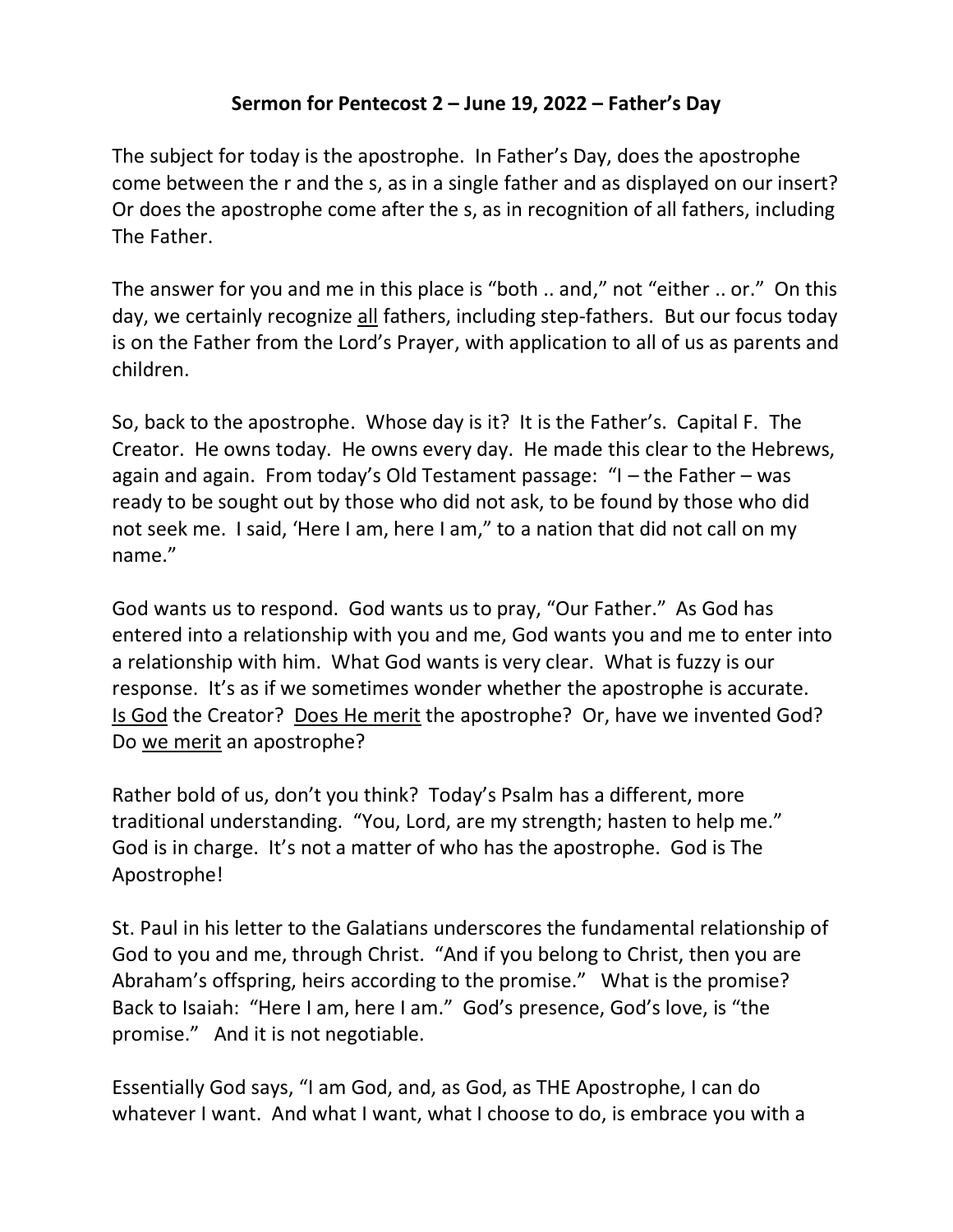forgiving love like no other. .... I choose to embrace you, and I will make that point over and over again."

We have an example of this incredible love in today's gospel. A man was possessed by demons, and then healed by Jesus. The man was so grateful that he wanted to stay by Jesus' side. But Jesus said, "No, I have other plans for you. Return to your home, and declare how much God has done for you." And the healed man obeyed. "So he went away, proclaiming throughout the city how much Jesus had done for him."

And, here we are. Grateful for the Good News of Jesus, the healing power of Jesus, the forgiveness of our sins, and, yes, the hope of Jesus that we will say thank you by proclaiming how much Jesus has done for us and how much Jesus has done and can do and will do for others. We are in the spirit of today's Collect: "O Lord, we beseech thee, make us to have a perpetual fear and love of thy holy Name."

Now, "perpetual love" we get. But what about "perpetual fear"? Does God want us to remain afraid? No, God wants us to continue to recognize God as The Apostrophe, the One who set the Creation in motion and who continues to watch over it and who expects us to share in that watching-over.

The Collect describes this Divine expectation as "loving kindness." You and I get an assignment that helps not only us, but those with whom we share the Good News. It's a win-win, isn't it? And the first of the "wins" is God deciding to proclaim "Here I am." The second of the "wins" is up to us. "Here God is. He has found me." And, as we have noted, there is a third "win," which is up to those with whom we share.

But, and this is crucial. As God has been patient with you and me, as shaky disciples, so God will be patient with others. The baton will not only be passed, but accepted, and then passed again.

Are you ready for yet another sport's analogy? Of course, you are. It has been a whole week after all. Dan told me not to worry.

So, for today, think of the 400 or 800 meter relay. A lead-off person, and then a series of passing the baton until the baton reaches the final member of the team, who completes the relay.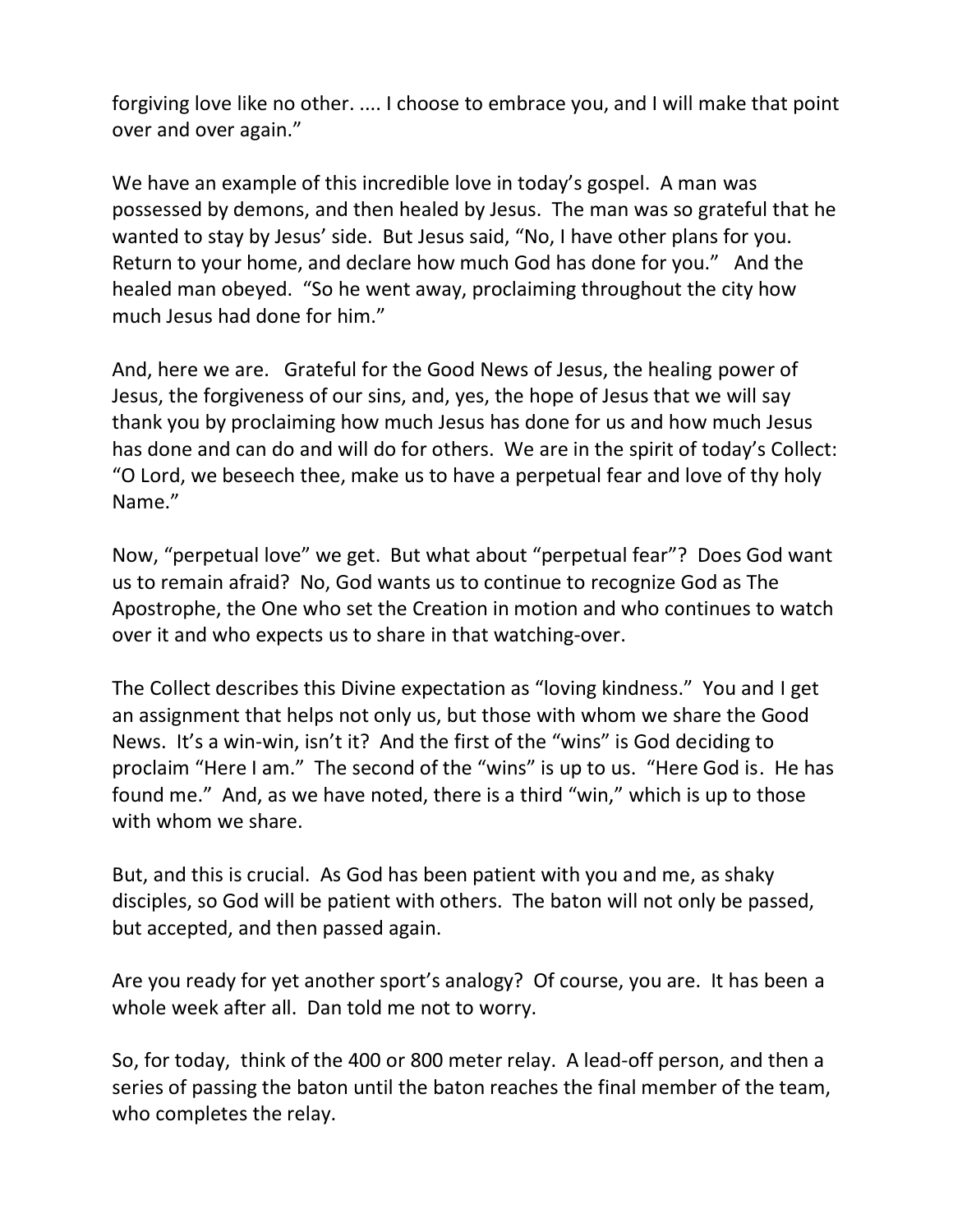You are I aren't the lead-off, and we are not the final sprinter. But, as those in the middle, we are crucial to a performance that will please the Lord.

Elite relay teams will spend days, weeks, years practicing the transfer of the baton. It not just a matter of handing the baton to another person. There's also the challenge of receiving the baton and finishing a leg, and then beginning the next leg with as little slow-down as possible.

Good coordination is important no matter the length of the relay, but good coordination is crucial in sprint relays. Now, what you and I do on a weekly basis here is not a sprint relay. But it is a relay, and our roles change from week to week, and even within a single service.

What does not change, however, is that some exchange takes place. Faith is received, lived-out, and passed on - shared, if you will - and that sequence is repeated over many generations. Each of us will experience different roles. Sometimes we lead, sometimes we sustain, sometimes we will finish, before beginning yet another relay.

But, whatever our role on any given day, we are in it together, and responding to a coach, whom we know as Lord. Sometimes we even call the Lord the Apostrophe, the One who owns it all. But, who, out of Love, wants our cooperation in caring for the whole enterprise.

Our final hymn today includes this phrase: "And through the truth that comes from God, mankind shall then indeed be free." Another way of saying that we receive the baton in order to pass the baton.

This pass, this transfer, this sharing of the apostrophe, is what you and I are about every time we gather. And what is the key to improving the pass, the transfer? What is the response when we pray "Lord, how can I do better?" You know it: practice, practice, practice.

Amen.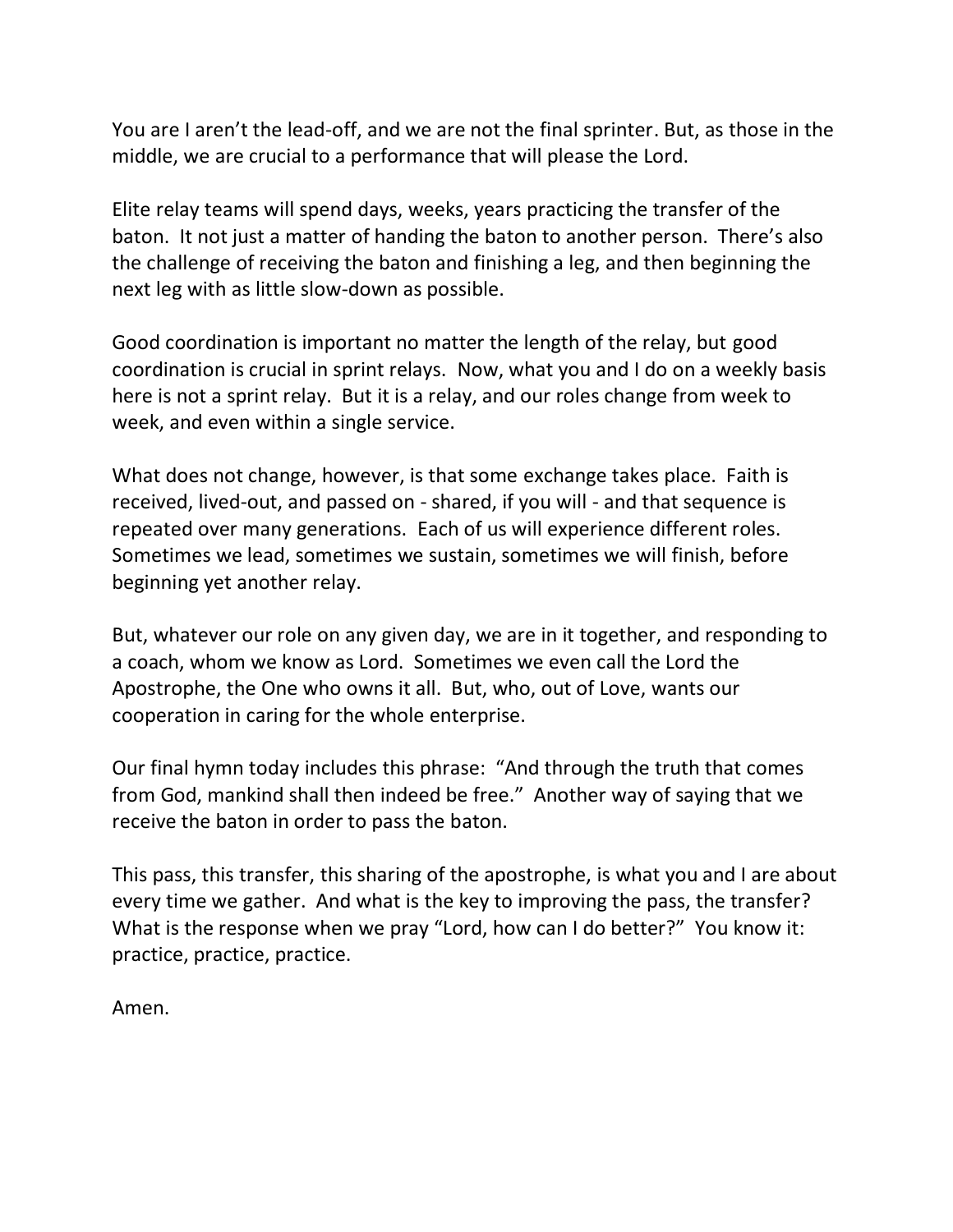# **Lessons for 2nd Sunday after Pentecost – June 19, 2022**

**Collect:** O Lord, make us have perpetual love and reverence for your holy Name, for you never fail to help and govern those whom you have set upon the sure foundation of your loving-kindness; through Jesus Christ our Lord, who lives and reigns with you and the Holy Spirit, one God, for ever and ever. *Amen.*

# **First Reading: Isaiah 65:1-9**

I was ready to be sought out by those who did not ask, to be found by those who did not seek me. I said, "Here I am, here I am," to a nation that did not call on my name. I held out my hands all day long to a rebellious people, who walk in a way that is not good, following their own devices; a people who provoke me to my face continually, sacrificing in gardens and offering incense on bricks; who sit inside tombs, and spend the night in secret places; who eat swine's flesh with broth of abominable things in their vessels; who say, "Keep to yourself, do not come near me, for I am too holy for you." These are a smoke in my nostrils, a fire that burns all day long. See, it is written before me: I will not keep silent, but I Will repay; I will indeed repay into their laps their iniquities and theirs ancestors' iniquities together, says the Lord; because they offered incense on the mountains and reviled me on the hills, I will measure into their laps full payment for their actions. Thus says the Lord: as the wine is found in a cluster, and they say, "Do not destroy it, for there is a blessing in it," so I will do for my servants' sake, and not destroy them all. I will bring forth the descendants from Jacob, and from Judah inheritors of my mountains; my chosen shall inherit it, and my servants shall settle there.

The Word of the Lord. *Thanks be to God.*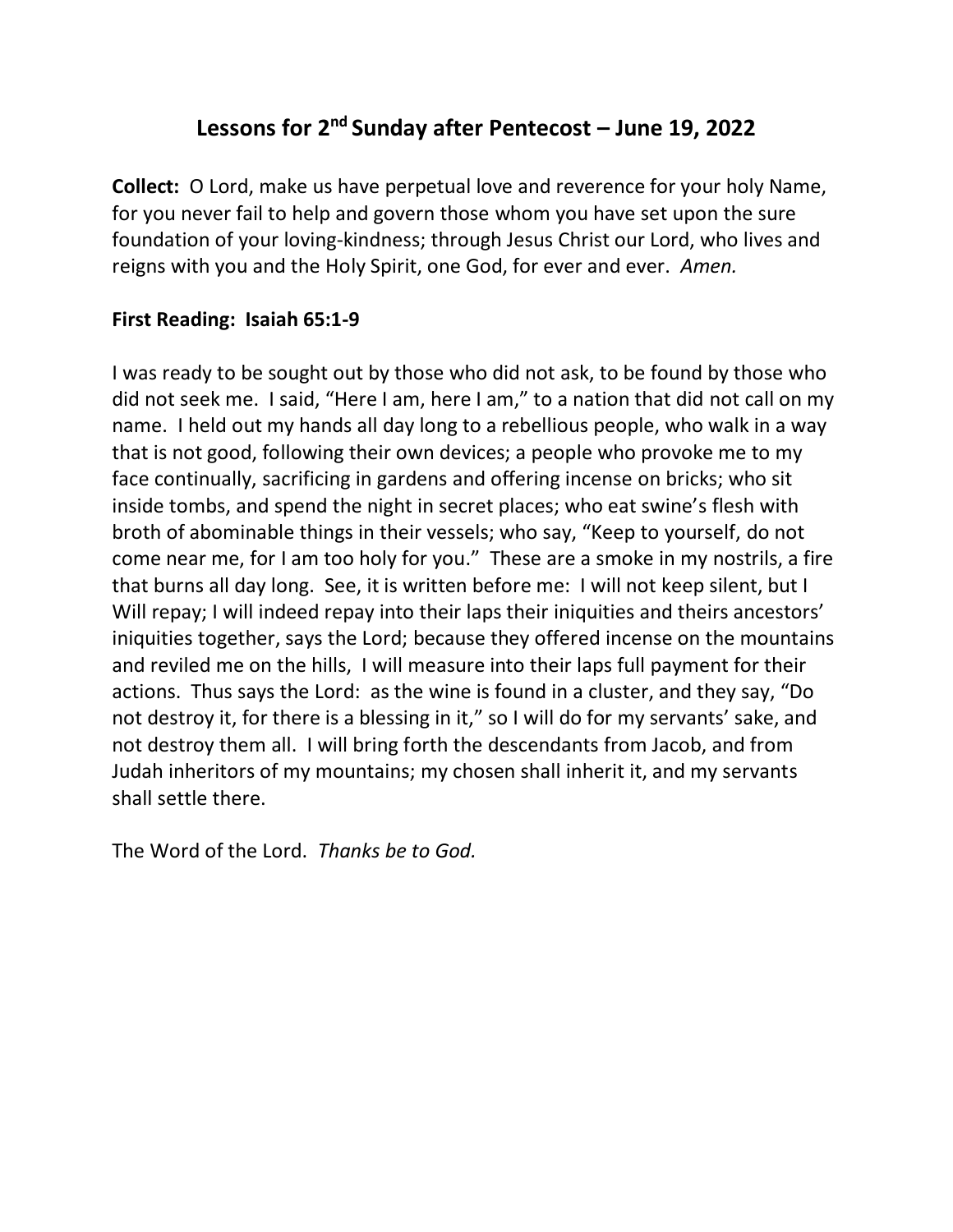## **Psalm 22:18-27**

Be not far away, O Lord;

*you are my strength; hasten to help me.*

Save me from the sword,

*my life from the power of the dog.*

Save me from the lion's mouth,

*my wretched body from the horns of wild bulls.*

I will declare your Name to my brethren;

*in the midst of the congregation I will praise you.*

Praise the Lord, you that fear him;

*stand in awe of him, O offspring of Israel; all you of Jacob's line, give glory.* For he does not despise nor abhor the poor in their poverty; neither does he hide his face from them;

*but when they cry to him he hears them;* My praise is of him in the great assembly;

*I will perform my vows in the presence of those who worship him.*

The poor shall eat and be satisfied, and those who seek the Lord shall praise him: *"May you heart live for ever!"*

All the ends of the earth shall remember and turn to the Lord,

*and all the families of the nations shall bow before him.*

For kingship belongs to the Lord;

*he rules over the nations.*

## **Second Reading: Galatians 3:23-29**

Now before faith came, we were imprisoned and guarded under the law until faith would be revealed. Therefore the law was our disciplinarian until Christ came, so that we might be justified by faith. But now that faith has come, we are no longer subject to a disciplinarian, for in Christ Jesus you are all children of God through faith. As many of you as were baptized into Christ have clothed yourselves with Christ. There is no longer Jew or Greek, there is no longer slave or free, there is no longer males and females; for all of you are one in Christ Jesus. And if you belong to Christ, then you are Abraham's offspring, heirs according to the promise.

The Word of the Lord. *Thanks be to God.*